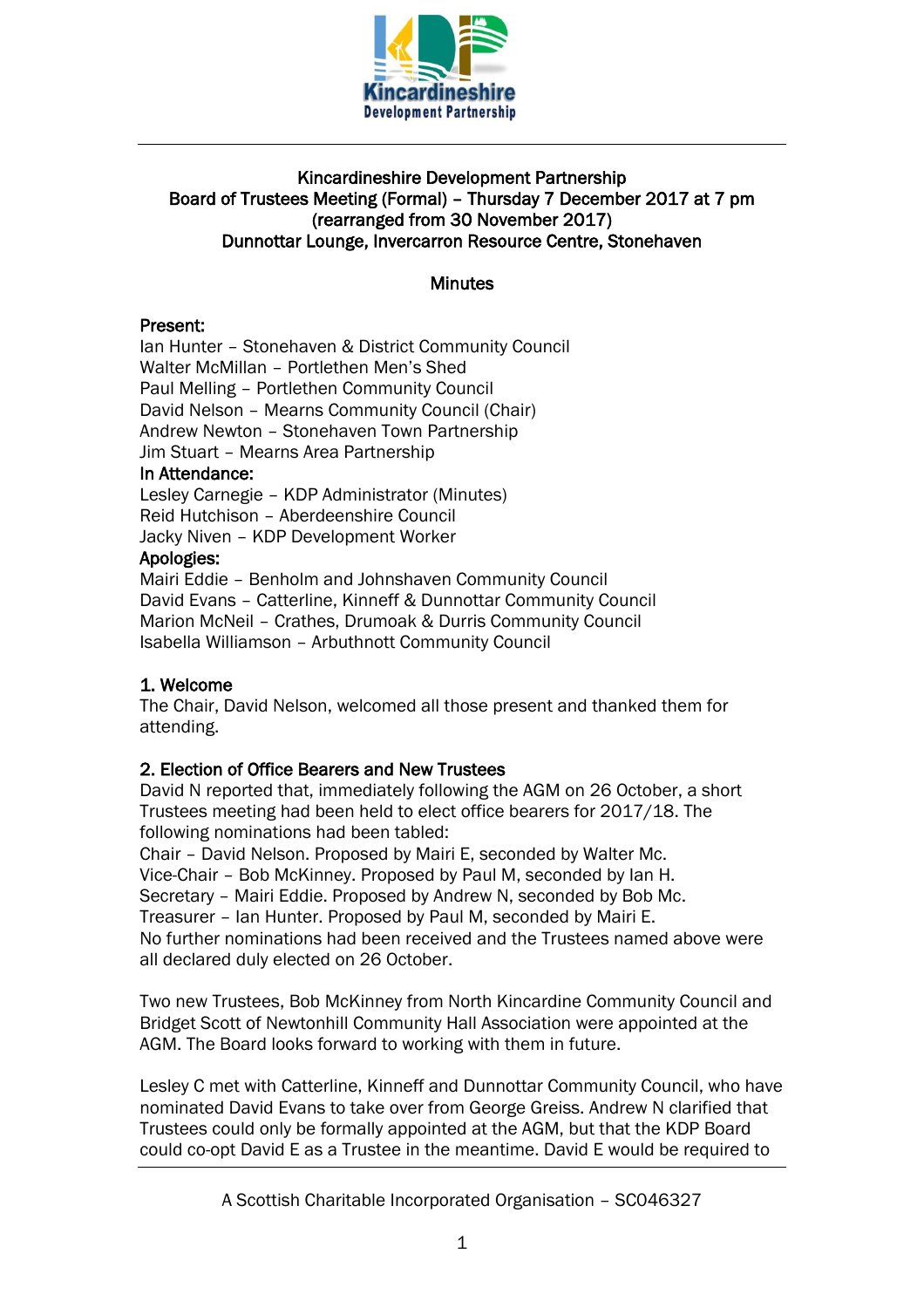

stand down just before the 2018 AGM so that he could be formally approved as a Trustee at the AGM. David E was duly co-opted on to the Board.

# 3. Approval of Previous Minutes

The minutes of the formal meeting of 4 October were approved as an accurate record of the meeting. The minutes were proposed by Jim S and seconded by Andrew N

# 4. Matters Arising.

Most of the identified actions from the October meeting have been completed, with the following updates:

Item 5 – the Staff Liaison Sub Group will be re-established in the New Year once Marion Mc is back in action.

Item 6 – Jacky has sourced and circulated Developer Obligations information to relevant groups.

Item 6 – the Area Manager's office meeting will be scheduled early in the New Year

Item 7 – the AGM went ahead as planned, with very positive feedback from all attendees. Promoting a More Inclusive Society (PAMIS) received the £500 Community Cash award to provide inclusive family access to horse-drawn carriage activities for people with multiple and severe disabilities.

Item 11 – Mairi E was unable to attend the Dialogue and Deliberation training held in Alford on 21 November, but Lesley C and Bridget Scott had attended.

# 5. Monthly Reports

#### Finance

The October 2017 spreadsheet had been circulated with the meeting papers. Ian H reported that KDP's accounts are looking generally healthy and that KDP is operating well within its means.

#### New Members

There were no new membership applications.

#### 6. Sub-group / Committee Reports

Governance

No meetings held, but Andrew N completed and submitted the OSCR report on behalf of KDP in November. The Report was approved by OSCR on 6 December, so no further action is needed. Andrew was thanked for his input to the process.

Informal Board Meeting No informal meetings held.

Staff Liaison No meetings held.

**Strategy** No meetings held.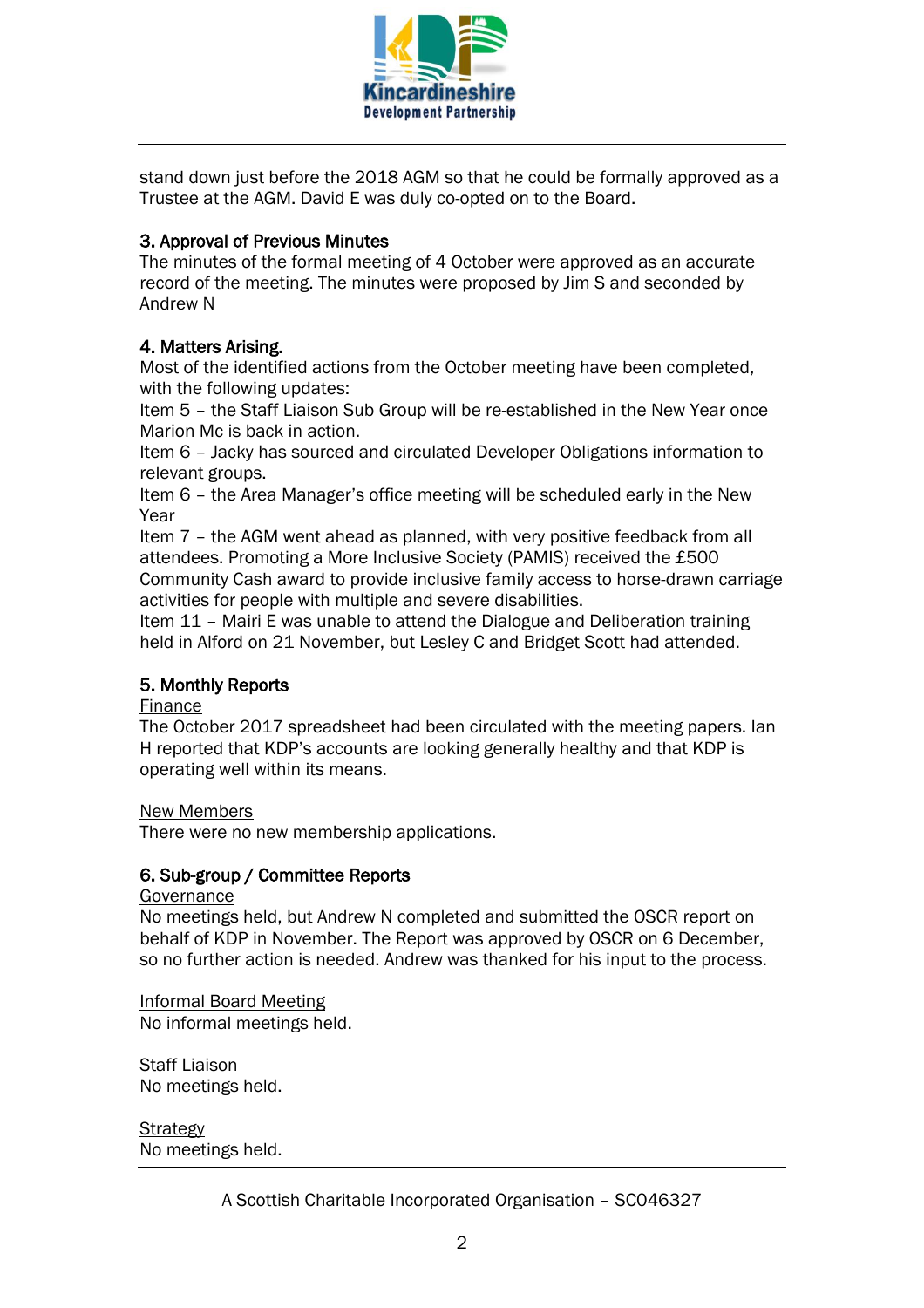

# Windfarm Sub Group

A Report from Isabella W and a summary of the Meikle Carewe applications and awards were circulated prior to the meeting. Andrew N thanked Isabella and Lesley for providing the information so promptly. Following some discussion, it was clarified that the Decision Making Panels (DMPs) for each windfarm fund have the final say on how the Guidelines are applied each year. The Guidelines were approved by Community Council representatives when the funds were established. The DMPs may choose to make amendments to the process, but these would not be implemented until the following year.

Unspent funds may be carried forward, but it was not felt appropriate to combine unspent funds from more than one windfarm fund. This had never been discussed or approved by the energy companies or the Community Councils when the funds were established. Paul M noted that the funds administered by KDP are almost always heavily over-subscribed and that unspent funds are increasingly unlikely.

KDP has little or no say on how funds administered outwith KDP are managed or distributed and it was agreed that it would not be appropriate to comment on any such funds.

# 7. KDP Development Officer Report

A copy of the Development Officers' Activities Highlights was circulated prior to the meeting. Items 11 (Our Mearns Update) and 14 (Community Empowerment Act Events) on the Agenda were incorporated into the report.

The Board welcomed sight of the draft Gourdon Community Action Plan (CAP) produced by Jacky. Progress on the remaining plans is anticipated soon, but care will need to be taken that the timescales for each are manageable within the Development Officer's overall workload.

Action: To be discussed further with the Area Manager's office. Reid H is happy to attend this meeting if it would be helpful to clarify SLA requirements and priorities.

The Grow Your Group Funding Fair will be held on Saturday 24 February in Stonehaven Community Centre. The timetable will be finalised soon, but will include stalls from a number of funding providers as well as workshops. Action: Trustees to circulate information and help promote the event to appropriate groups in the New Year.

David N and Mairi E are providing support to Our Mearns Tourism Association in the recruitment of suitably-qualified Directors.

There was considerable discussion around the Community Empowerment Act, and in particular the capacity and ability of groups to deal with Community Asset Transfers. These often seem to be held up by Properties and Legal issues which can result in deadlines being missed. It was accepted that some of the issues which slow the process down are actually there to protect groups. The Board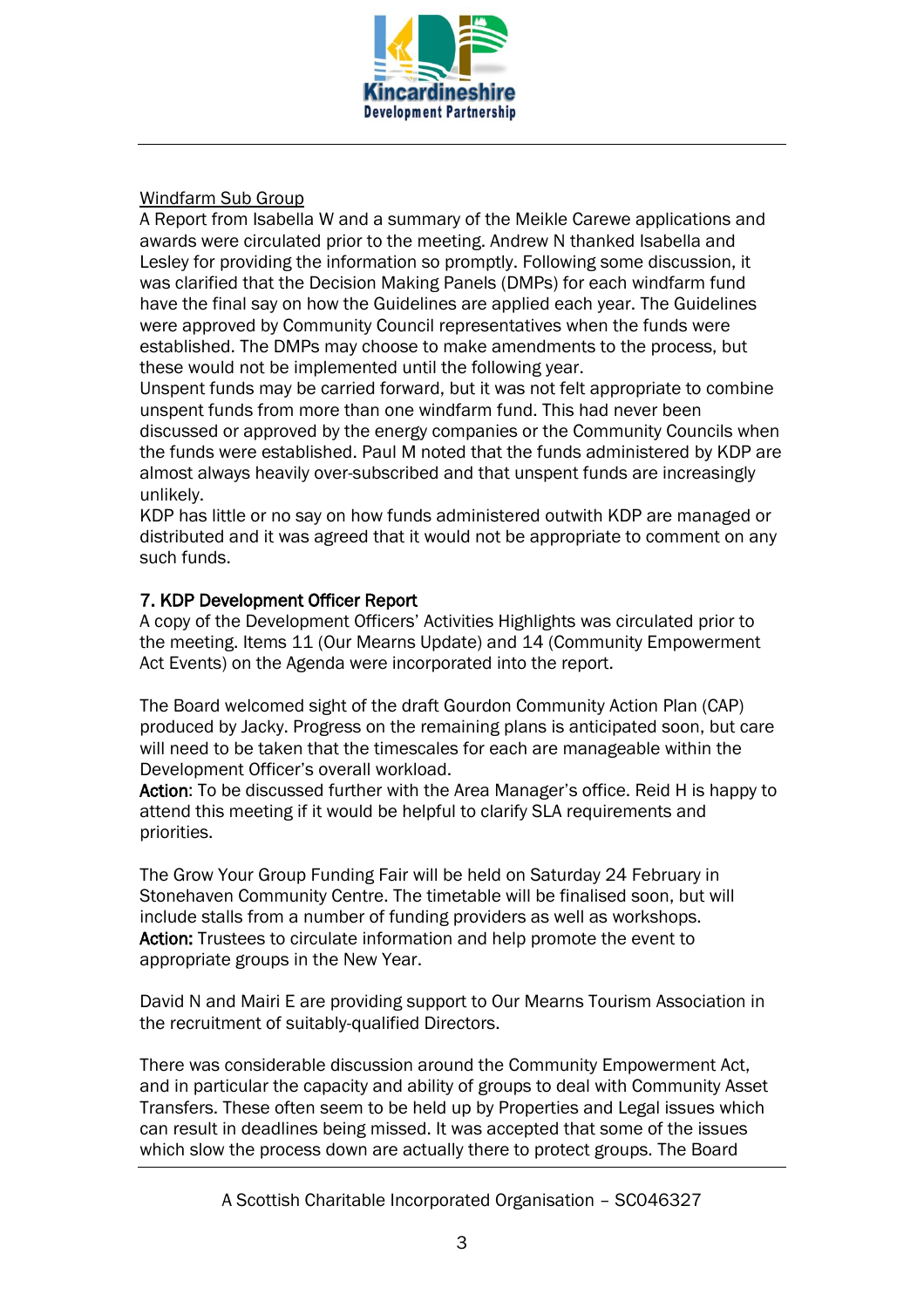

noted that some partnership approaches seem to work well, with Stonehaven Open Air Pool cited as an example. It was agreed that this is a complex issue, well worth exploring and discussing in more detail, perhaps with Jim Savege or other senior council staff.

Action: Jacky to arrange a session for Trustees in the New Year, with relevant partners.

The focus of the Community Planning Partners Executive is likely to be on the Local Outcome Improvement Plans for the North of Aberdeenshire in future. As such, KDP's involvement is likely to reduce.

Jacky N is taking on the role of Chair of the Third Sector Strategy Group. Paul M expressed concern about the impact on Jacky's workload. The role was carefully considered and is thought to be manageable, but this will be monitored. Reid H pointed out that the role is likely to rotate through the other Rural Partnerships over time.

# 8. SLA and Area Committee Report.

Reid H circulated the Area Committee Report and Recommendations prior to the meeting. The Report was generally positively received by the Council, and KDP's contribution to building local community economic development capacity was acknowledged.

Going forward, Reid will draft a 2-year SLA for the period 2018 – 2020 by 12 January. KDP will then be asked to draft a 1-year Action Plan for 2019-2019 by 25 January. The SLA and Action Plan will be agreed and signed off by the Council on 25 February.

Reid acknowledged that this is a very tight timescale for KDP Trustees and staff, but fits into the Council's budgetary planning process.

The new SLA and Action Plan will also have to be discussed with the Area Manager's office. As KDP funding reduces, care will have to be taken to manage expectations and priorities accordingly.

Action: Lesley to circulate draft SLA and Action Plan and add to January and February meeting agendas where timing allows.

# 9. Website

Andrew N reported that a holding page has been set up and content is being drafted. It was agreed that accessibility was an important aspect of the new website. It is hoped that progress will gather pace after Christmas.

# 10. Frequency of Meetings

Given the tight timescale for discussion of the new SLA and Action Plan, it was agreed that formal Board meetings would be held in January and February 2018. The issue of meetings frequency will be revisited after then. Action. Lesley to add as an agenda item later in 2018.

# 11. Trustee Attendance at Meetings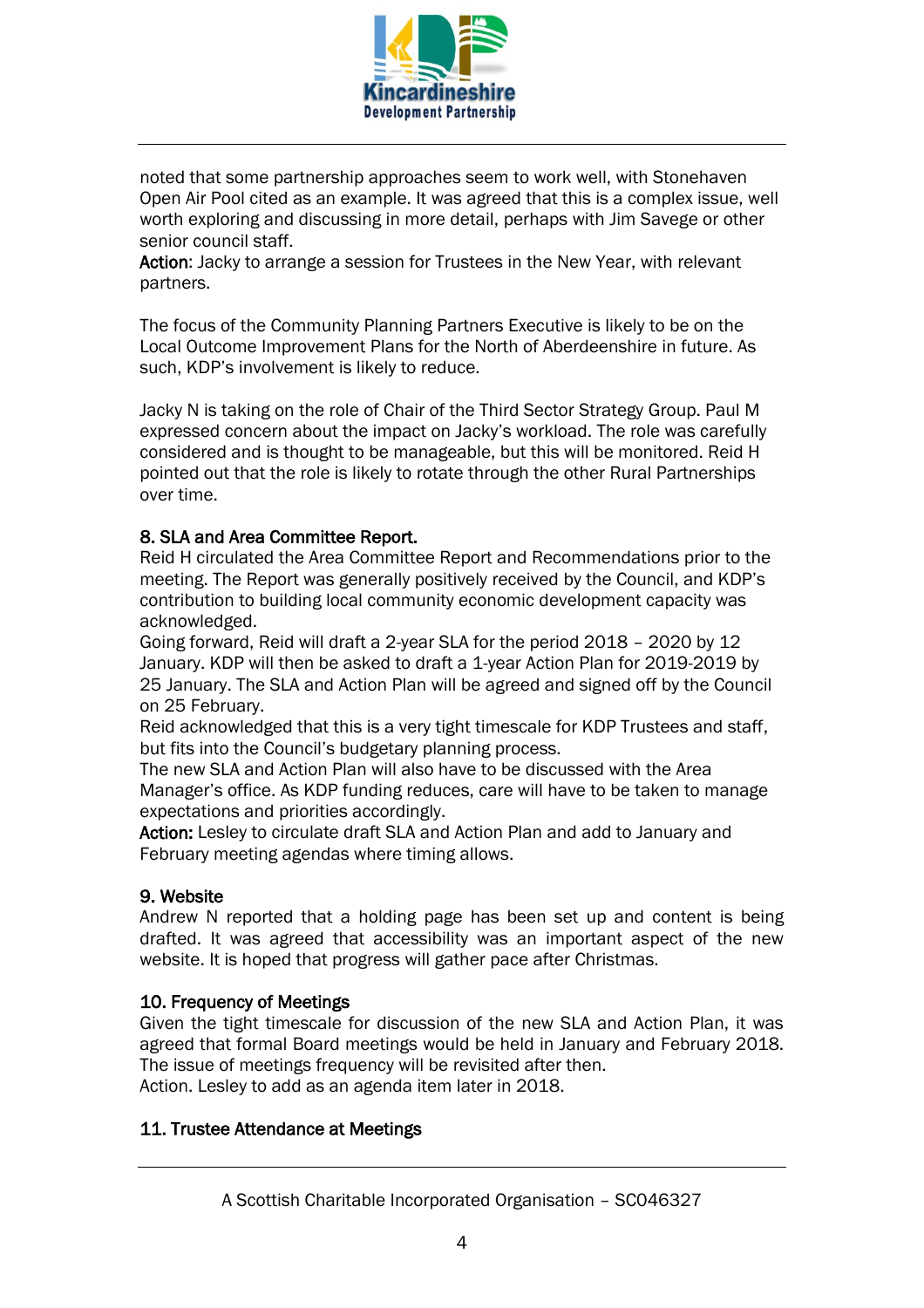

The ongoing absence of some Trustees is an ongoing cause for concern for the KDP Board. It was agreed that, as per the Constitution, Trustees who have missed three or more consecutive formal Board meetings will be deemed to have resigned, and their Community Councils will be asked to nominate another representative. Action: David N to write to Inverbervie Community Council.

As noted in Item 2 above, Andrew confirmed that any new Trustees would have to be co-opted onto the KDP Board, but would have full voting rights. Such co-optees would have to resign just before the 2018 AGM, then re-stand as formal Community Council representatives at the AGM.

# 12. Office Space

KDP has now received costings for office space in the proposed Stonehaven Court Building development being managed by Stonehaven Town Partnership. The costings and lease duration are provisional at this stage, but the Board agreed that KDP could not tie into a 5-year lease given the limitations of our SLA. The proposed office was considerably more expensive than the current office, but offers more desk and storage space in a less cramped environment. The Board was in agreement that KDP's office facilities should be improved if possible. Action: David N and Lesley to feed back to STP and discuss further.

# 13. LEADER Application

The EoI was circulated to Trustees some weeks ago, and positive feedback has now been received from LEADER. The deadline for the next stage is 7 January but Jacky is not able to complete the amount of work still required within the timescale. The task is outwith the scope of KDPs current SLA and will require considerable additional input. The Board agreed to defer the application to the next deadline which is believed to be April 2018.

Action: David N, Jim S and Jacky to meet ASAP to flesh out the draft proposal. Action: Jacky to inform Alastair Cunningham of LEADER of the proposed deferment.

# 14. AOCB

Scottish Rural Action

Paul M has not yet prepared the one-page A4 conference report for the Board, but this will be put on the Agenda for the January meeting. Action: Lesley to add to the January agenda.

# 15. Date of Next Meeting

The next (formal) Board meeting will be held on Thursday 25 January in the Dunnottar Lounge, Invercarron Resource Centre, Stonehaven. It was agreed that Reid H would not attend the January meeting to allow a full and frank discussion around the new SLA.

The meeting closed at 9.25 pm.

Minutes taken by Lesley Carnegie